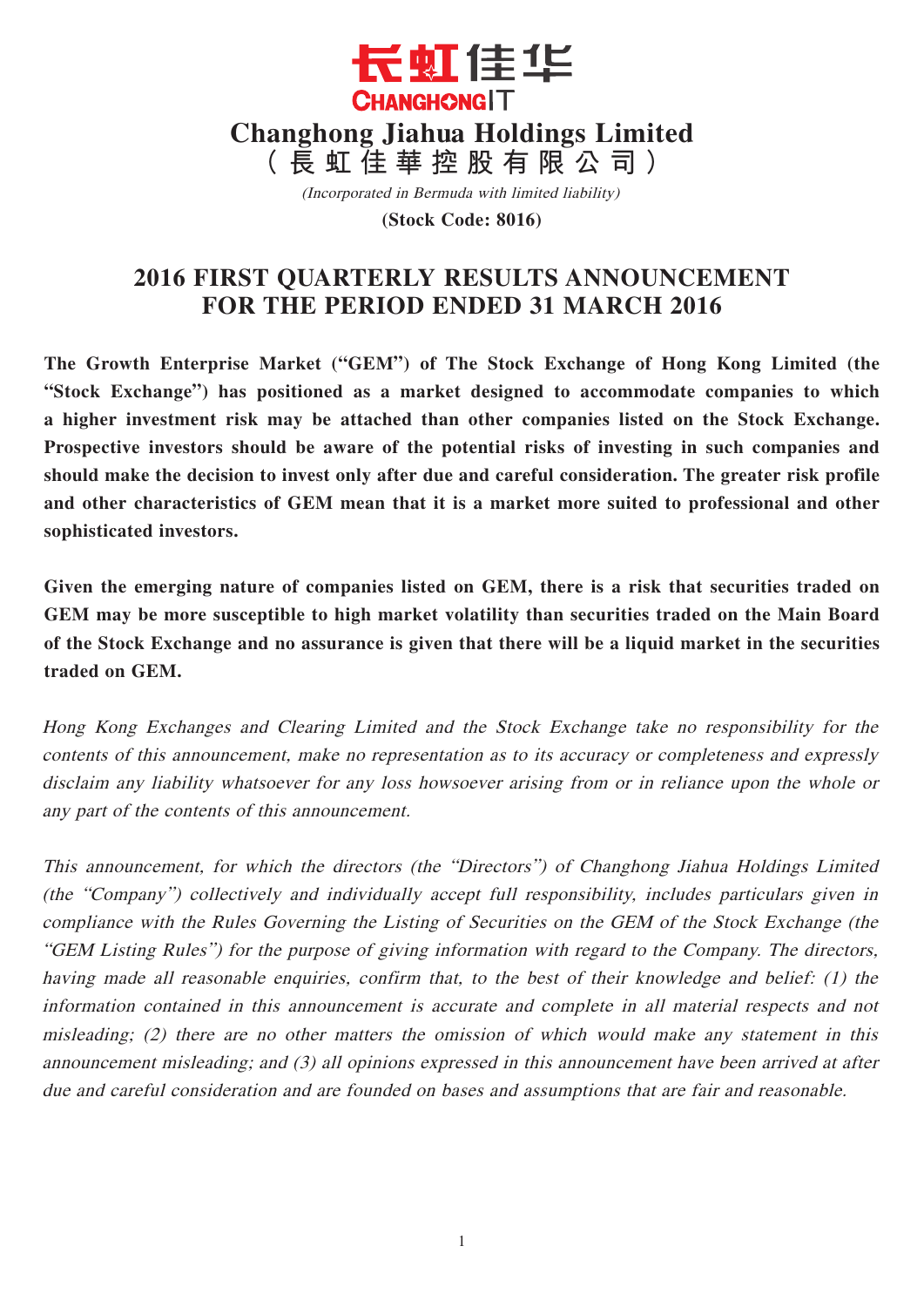## **HIGHLIGHTS**

The unaudited consolidated revenue of the Company (together with its subsidiaries, the "Group") for the three months period ended 31 March 2016 increased by approximately 13.85% to HK\$4,440.92 million as compared with the corresponding period in 2015. For the three months period ended 31 March 2016, the Group recorded a net profit of approximately HK\$54.56 million, representing an increase of approximately 13.06% as compared with the corresponding period in 2015.

### **RESULTS**

The board of Directors (the "Board") of the Company is pleased to announce the unaudited consolidated results of the Company for the three months period ended 31 March 2016, together with the comparative figures for the corresponding period of last year, as follows:

### **CONSOLIDATED STATEMENT OF COMPREHENSIVE INCOME**

For the three months ended 31 March 2016

|                                                                      |                | 2016            | 2015            |
|----------------------------------------------------------------------|----------------|-----------------|-----------------|
|                                                                      | <b>Notes</b>   | <b>HK\$'000</b> | <b>HK\$'000</b> |
|                                                                      |                | (unaudited)     | (unaudited)     |
| <b>Continuing operations</b>                                         |                |                 |                 |
| <b>Revenue</b>                                                       | $\overline{2}$ | 4,440,923       | 3,816,205       |
| Cost of sales                                                        |                | (4,263,348)     | (3,641,275)     |
| <b>Gross profit</b>                                                  |                | 177,575         | 174,930         |
| Other income                                                         |                | 817             | 1,344           |
| Distribution and selling expenses                                    |                | (64, 097)       | (70, 453)       |
| Administrative expenses                                              |                | (31,588)        | (28, 583)       |
| Profit from operation                                                |                | 82,707          | 77,238          |
| Finance costs                                                        |                | (11, 865)       | (11, 793)       |
| <b>Profit before taxation</b>                                        |                | 70,842          | 65,445          |
| Income tax expense                                                   | $\overline{4}$ | (17, 489)       | (16, 820)       |
| Profit for the period from continuing operations                     |                | 53,353          | 48,625          |
| <b>Discontinued operation</b>                                        |                |                 |                 |
| Profit/(loss) for the period from discontinued operation             | 7              | 1,211           | (362)           |
| Profit for the period attributed to:<br><b>Owners of the Company</b> |                | 54,564          | 48,263          |
|                                                                      |                |                 |                 |
| <b>Earnings per share</b>                                            | 5              |                 |                 |
| From continuing and discontinued operations<br>Basic and diluted     |                | 2.12 cents      | 1.88 cents      |
| From continuing operations                                           |                |                 |                 |
| Basic and diluted                                                    |                | 2.08 cents      | 1.89 cents      |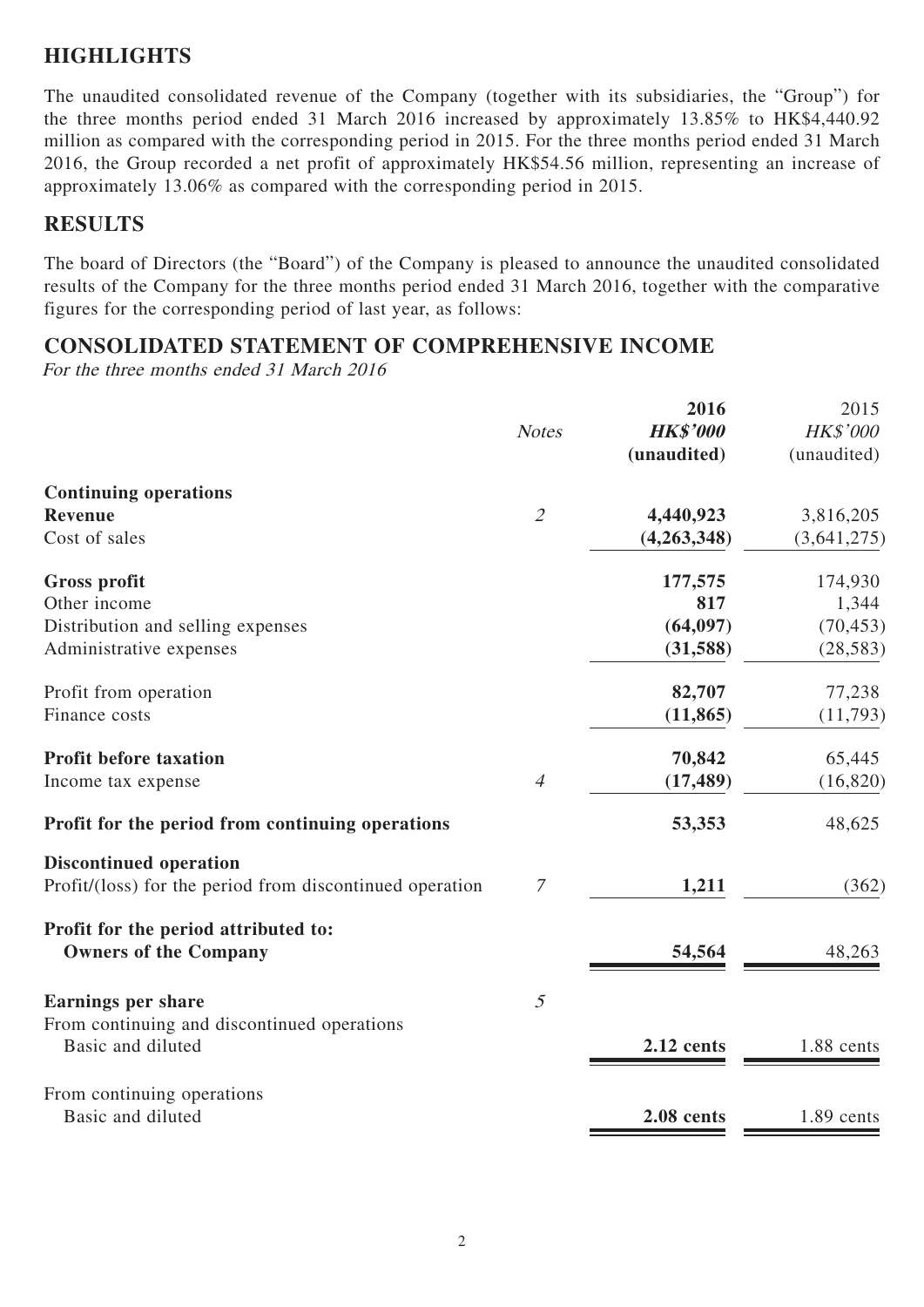#### Notes:

#### **1. BASIS OF PREPARATION**

The unaudited quarterly financial statements have been prepared in accordance with Hong Kong Financial Reporting Standards ("HKFRSs") issued by the Hong Kong Institute of Certified Public Accountants (the "HKICPA"). In addition, these financial statements include applicable disclosures required by the GEM Listing Rules and by the Hong Kong Companies Ordinance (Cap. 622).

#### **2. REVENUE**

The principal activities of the Group are the provision of professional integrated information technology ("IT") solutions and services, and distribution of IT corporate products, digital products, own brand products and related parts and components.

Revenue represents net amount received and receivable for the sale of different types of IT products, self developed products, provision of professional integrated IT solutions and services and corresponding sales related taxes. The amounts of each significant category of revenue recognised in revenue for the period ended 31 March 2016 and 2015 are as follows:

|                              | 2016            | 2015      |
|------------------------------|-----------------|-----------|
|                              | <b>HK\$'000</b> | HK\$'000  |
| <b>IT Consumer Products</b>  | 2,493,324       | 2,605,398 |
| <b>IT Corporate Products</b> | 1,081,863       | 1,090,563 |
| Others                       | 865,736         | 120,244   |
|                              | 4,440,923       | 3,816,205 |

#### **3. SEGMENT INFORMATION**

The chief operating decision maker, for the purposes of resource allocation and assessment of segment performance focuses on types of goods or services delivered or provided as they collectively make strategic decision towards the group entity's operation.

The Company had ceased Consumer Electronic Products segment since July 2015 after the business discontinuation of Changhong Overseas Development Limited ("CHOD") following an internal review of the Company in June 2015. For details, please refer note 7.

The Group's reportable and operating segments are as follows:

- (a) IT Consumer Products distribution of IT consumer products which include mainly personal computers ("PC"), digital products and IT accessories.
- (b) IT Corporate Products distribution of IT corporate products which include mainly storage products, minicomputers, networking products, personal computer servers, intelligent building management system ("IBMS") products and unified communication and contact centre ("UC  $&$  CC") products.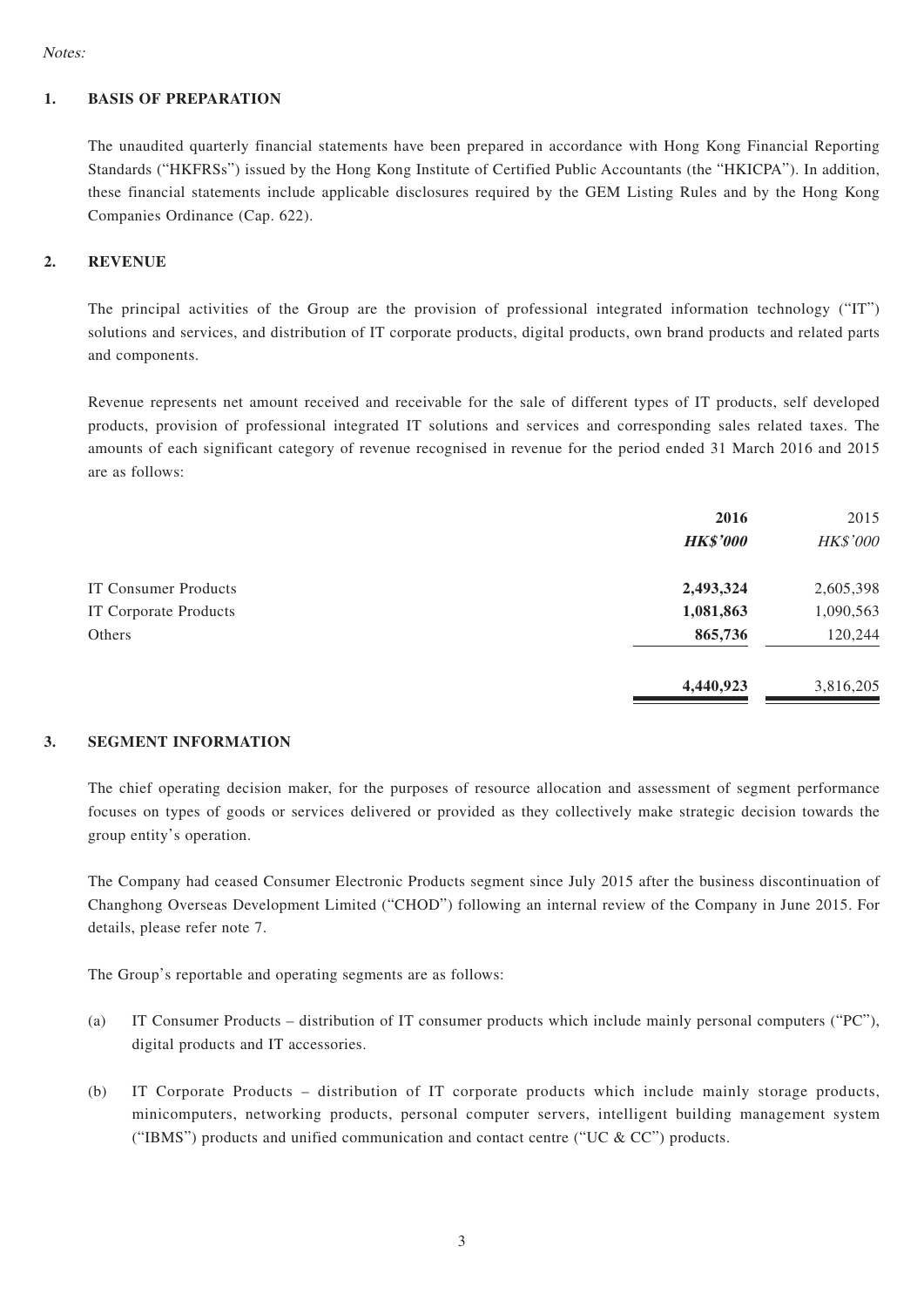(c) Others – distribution of smartphones and development of its own brand products including but not limited to mobile location-based service ("LBS") products and provision of professional integrated IT solutions and services.

Segment profit represents the profit earned by each segment without allocation of other income, finance costs as well as unallocated head office and corporate expenses. The measure is for the purposes of resource allocation and performance assessment.

The following is an analysis of the Group's revenue and results by reportable and operating segment:

| IT<br>IT<br>Consumer<br>Corporate<br><b>Products</b><br><b>Products</b><br><b>Others</b><br><b>HK\$'000</b><br><b>HK\$'000</b><br><b>HK\$'000</b><br><b>HK\$'000</b><br>Revenue<br>External sales<br>1,081,863<br>865,736<br>2,493,324 | <b>Total</b> |
|----------------------------------------------------------------------------------------------------------------------------------------------------------------------------------------------------------------------------------------|--------------|
|                                                                                                                                                                                                                                        |              |
|                                                                                                                                                                                                                                        |              |
|                                                                                                                                                                                                                                        |              |
|                                                                                                                                                                                                                                        |              |
|                                                                                                                                                                                                                                        |              |
|                                                                                                                                                                                                                                        | 4,440,923    |
|                                                                                                                                                                                                                                        |              |
| <b>Segment profit</b><br>59,930<br>37,443<br>13,035                                                                                                                                                                                    | 110,408      |
|                                                                                                                                                                                                                                        |              |
| Other income                                                                                                                                                                                                                           | 817          |
| Finance costs                                                                                                                                                                                                                          | (11, 865)    |
| Unallocated head office and corporate expenses                                                                                                                                                                                         | (28, 518)    |
|                                                                                                                                                                                                                                        |              |
| Profit before tax                                                                                                                                                                                                                      | 70,842       |
|                                                                                                                                                                                                                                        |              |
| 2015                                                                                                                                                                                                                                   |              |
| IT<br>IT                                                                                                                                                                                                                               |              |
| Consumer<br>Corporate                                                                                                                                                                                                                  |              |
| Products<br>Products<br>Others                                                                                                                                                                                                         | Total        |
| HK\$'000<br>HK\$'000<br>HK\$'000                                                                                                                                                                                                       | HK\$'000     |
| Revenue                                                                                                                                                                                                                                |              |
| External sales<br>120,244<br>2,605,398<br>1,090,563                                                                                                                                                                                    | 3,816,205    |
|                                                                                                                                                                                                                                        |              |
| 41,051<br>63,923<br>1,059<br><b>Segment profit</b>                                                                                                                                                                                     | 106,033      |

| 1.344 |
|-------|
|       |

Finance costs (11,793)

Unallocated head office and corporate expenses (30,139)

#### **Profit before tax** 65,445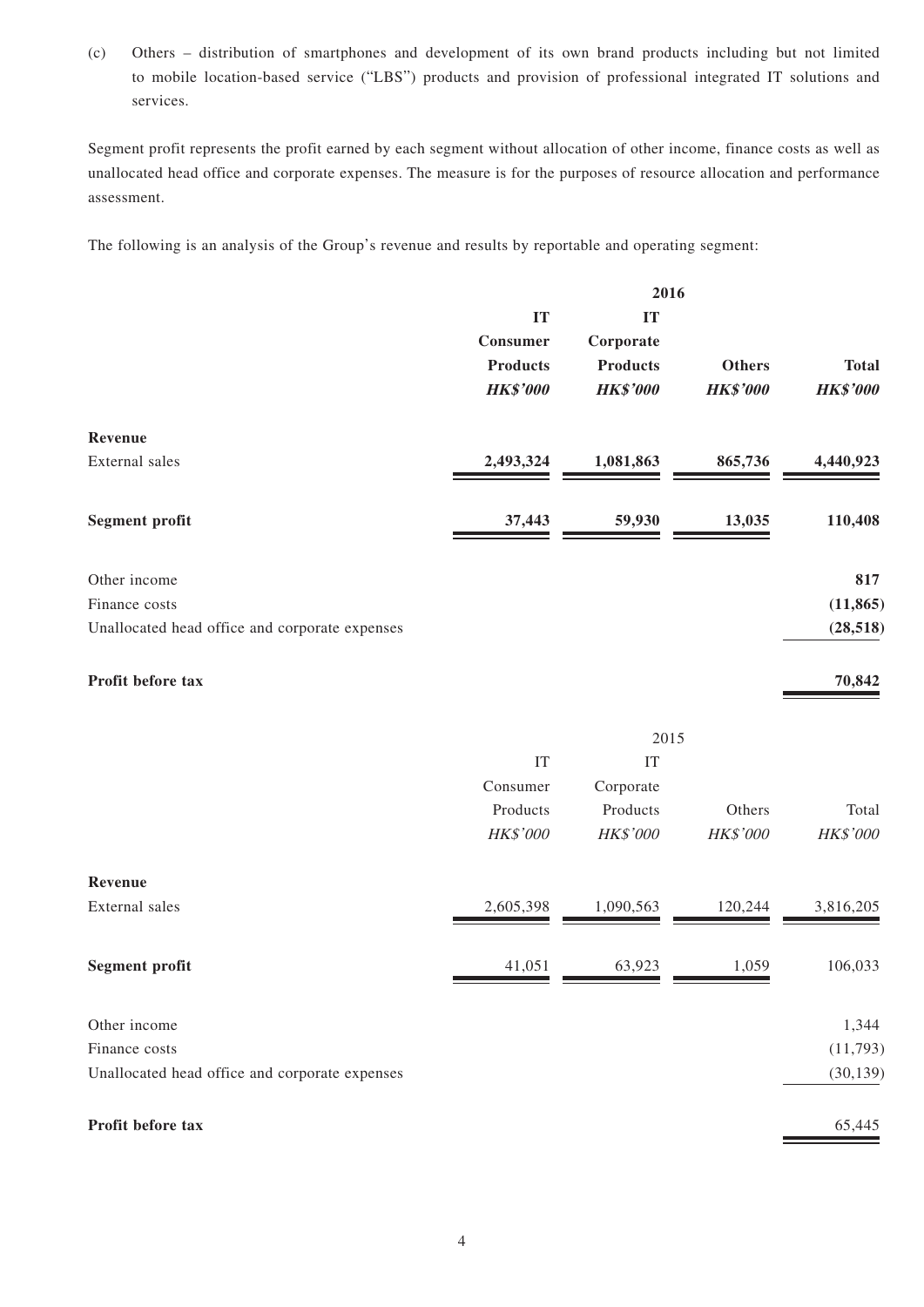#### **Geographical information**

The following provides an analysis of the Group's sales by geographical market, based on the origin of the goods:

|                      | 2016            | 2015      |
|----------------------|-----------------|-----------|
|                      | <b>HK\$'000</b> | HK\$'000  |
| Mainland, China      | 4,429,732       | 3,768,938 |
| Europe               |                 | 2,538     |
| South America        |                 | 1,103     |
| Hong Kong            | 10,010          | 42,088    |
| Australia            |                 | 1,538     |
| Other Asian District | 1,181           |           |
|                      | 4,440,923       | 3,816,205 |

#### **4. INCOME TAX EXPENSE**

Taxes on profits assessable elsewhere have been calculated at the rates of tax prevailing in the countries in which the Group operates, based on existing legislations, interpretations and practices in respect thereof.

No provision for Hong Kong profits tax has been made as the Group did not generate any assessable profits arising in Hong Kong for the period ended 31 March 2016.

Under the Law of the PRC on Enterprise Income Tax (the "EIT Law") and Implementation Regulation of the EIT Law, the tax rates of the Company's PRC subsidiaries is 25% for the period ended 31 March 2016.

The Group did not have any significant unprovided deferred tax liabilities (including withholding tax) in respect of the period.

#### **5. EARNINGS PER SHARE**

#### **From continuing and discontinued operations**

The calculation of basic earnings per share is based on the net profit for the period attributable to owners of the Company of HK\$54.56 million (2015: HK\$48.26 million), and the weighted average number of 2,570,520,000 (2015: 2,570,520,000) ordinary shares and convertible preference shares in issue during the period. Up to the date of this announcement, there were 1,115,868,000 convertible preference shares which can be converted subject to the requirement of the public float.

As there were no dilutive potential shares during the period ended 31 March 2016 and 2015, the diluted earnings per share is the same as basic earnings per share.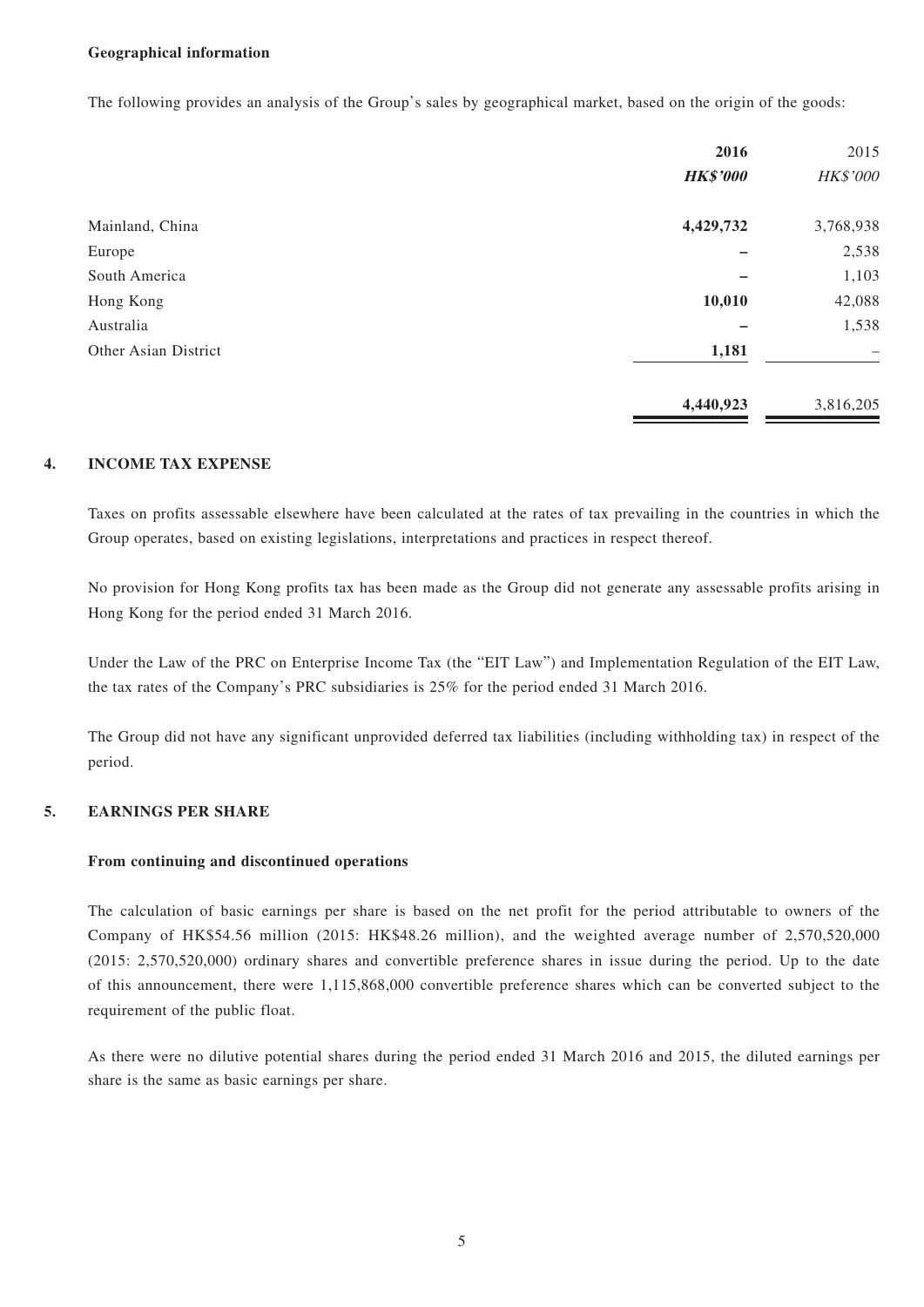The calculation of the basic and diluted earnings per share from continuing operation is based on the net profit for period attributable to the owners of the Company of HK\$53.35 million (2015: 48.63 million).

The denominators used are the same as those detailed above for both basic and diluted earnings per share.

#### **From discontinued operation**

The basic and diluted earnings (2015: loss) per share for the discontinued operation is HK\$0.005 per share (2015 HK\$: HK\$0.0001) based on the profit (2015: loss) for the period from the discontinued operation of approximately HK\$1.21 million (2015 HK\$: 0.36 million) and the denominators detailed above for basic earnings per share.

#### **6. RESERVES**

During the period under review, there was no movement to and from any reserves.

#### **7. DISCONTINUED OPERATION**

The results of the consumer electronic products for the period ended 31 March 2016 and 2015 were as follows:

|                                                          | 2016            | 2015            |
|----------------------------------------------------------|-----------------|-----------------|
|                                                          | <b>HK\$'000</b> | <b>HK\$'000</b> |
| Revenue                                                  |                 | 84,189          |
| Cost of sales                                            |                 | (83, 655)       |
| Gross profit                                             |                 | 534             |
| Other income                                             | 3,114           | 11              |
| Distribution of selling expenses                         |                 | (160)           |
| Administrative expenses                                  | (1, 864)        | (729)           |
| Finance costs                                            | (39)            | (18)            |
| Profit/(loss) before taxation                            | 1,211           | (362)           |
| Income tax expenses                                      |                 |                 |
| Profit/(loss) for the period from discontinued operation |                 |                 |
| (attributed to owners of the Company)                    | 1,211           | (362)           |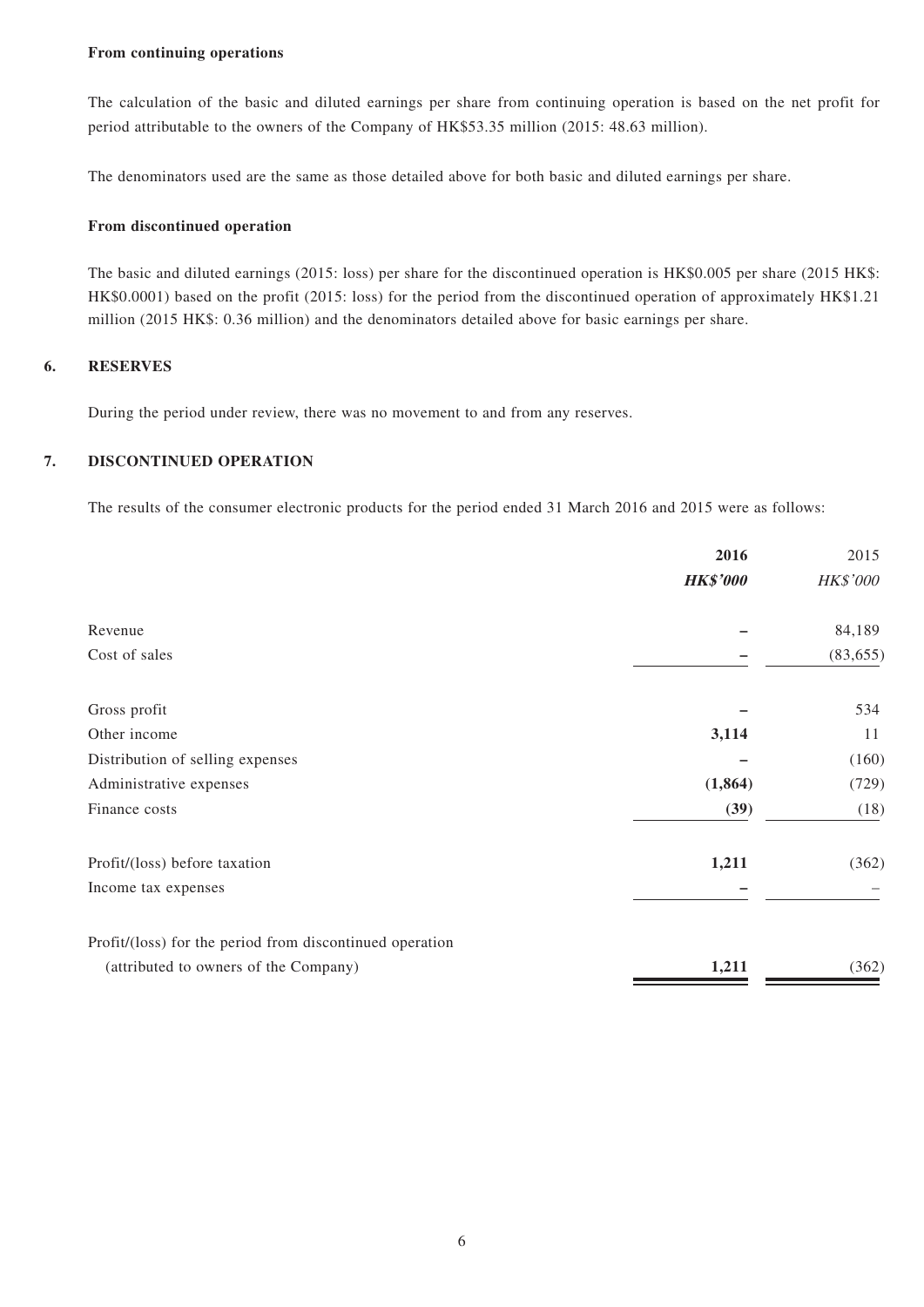### **DIVIDENDS**

The Directors do not recommend the payment of any dividend for the period ended 31 March 2016 (2015: Nil).

The Board declared the payment of final dividend of HK\$0.02 per share in respect of the year ended 31 December 2015 and is subject to approval by the shareholders at the forthcoming annual general meeting of the Company to be held on 19 May 2016.

### **AUDIT COMMITTEE**

The audit committee of the Company has reviewed the Group's unaudited consolidated results for the period ended 31 March 2016 and has provided advice and comments thereon.

### **BUSINESS REVIEW**

Despite a moderate slowdown in PRC economy in the first quarter of 2016, a number of indicators showed positive changes and the overall situation performed better than expected. In the first quarter of 2016, by adhering to the operation guideline of "focusing on optimization, targeting on high efficiency, and achieving new development", in terms of management, the Group executed risk control stringently, optimized organizational structure and improved turnover efficiency. With regard to its business, whilst actively expanding the cooperation scope with upstream manufacturers to achieve an all-round cooperation with manufacturers in different types of business, the Group deepened the fine-tuning and management of its businesses, enhanced the marketing of its segmented product markets to form the marketing capability with segmented product market advantages. By deepening the industry cooperation and exploration, the Group continued to promote industry solution and technology solution development in cloud computing and big data comprehensive services as well as the integration and promotion of proprietary equipment, so as to accelerate the research and development and testing of data engine. In the first quarter of 2016, the scale and earnings of the Group's core businesses maintained a healthy and stable growth.

In the first quarter of 2016, the Group recorded revenue of approximately HK\$4,440.92 million, representing an increase of 16.37% as compared with that in the corresponding period of last financial year. The overall gross profit margin in the first quarter of the year 2016 was 4.00%, representing a decrease of approximately 0.50% as compared with that in the corresponding period of last financial year, the decrease of which was mainly due to the intense market competition and increase in contribution from the sale of product lines with relatively lower gross margins. In the first quarter of 2016, profit attributable to shareholders amounted to approximately HK\$54.56 million, representing an increase of approximately 13.06% as compared with that in the corresponding period of last financial year. Basic earnings per share for the three months ended 31 March 2016 amounted to HK2.12 cents, representing an increase of approximately HK0.24 cents as compared with HK1.88 cents in the corresponding period of last financial year.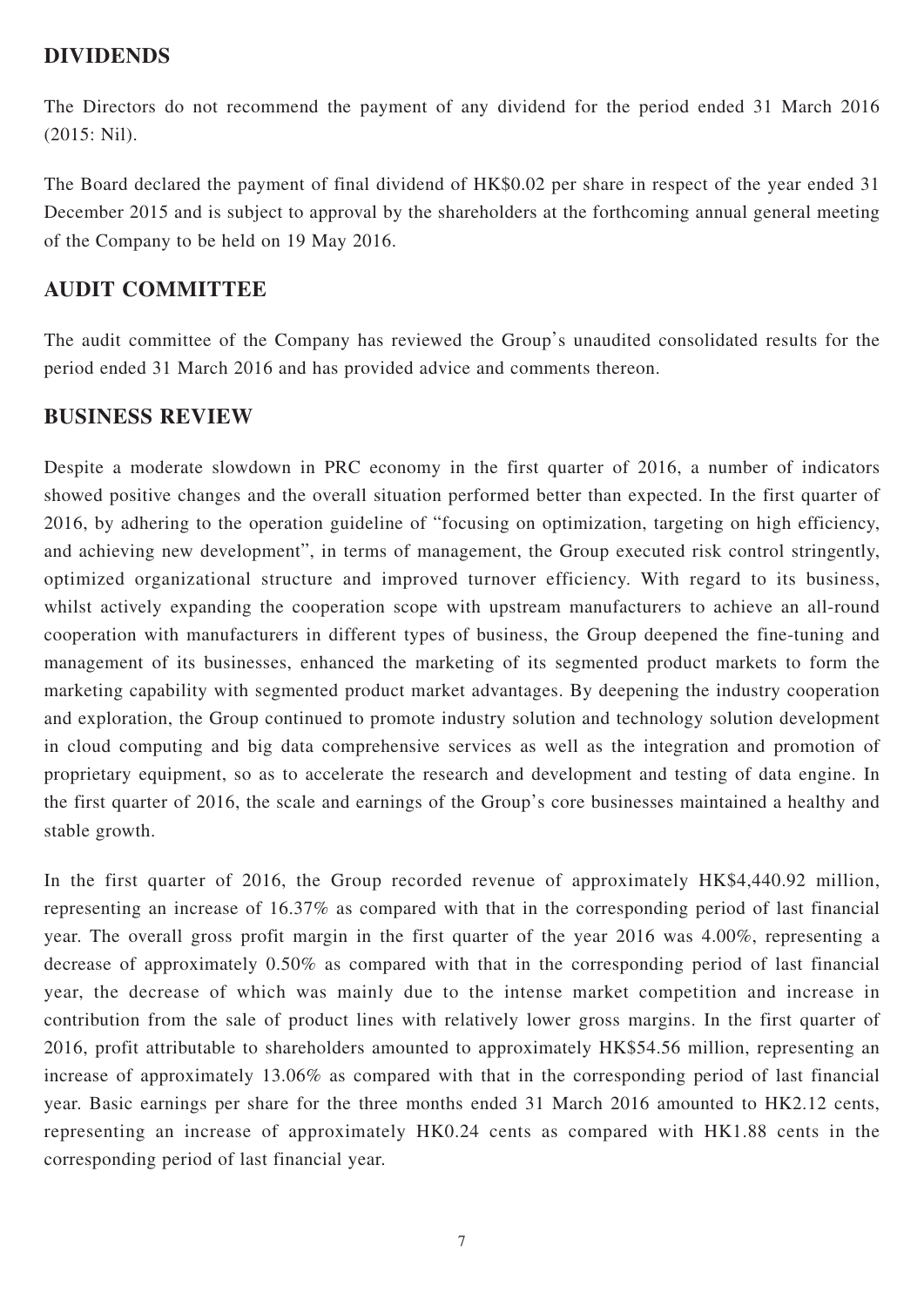The Group continued to improve and optimize the internal control and risk management system and reinforced the system set up and professional staff training, with an aim to constantly improve the risk control capabilities. In view of the obvious effect in cost control, the selling expenses of the Group in the first quarter of 2016 showed a significant decrease as compared with that in the corresponding period of last financial year.

The analysis of three reportable and operating segments of the Company for the three months ended 31 March 2016 are as following (the fluctuation of exchange rate of Renminbi might affect the amount/ percentage of the segment):

**IT consumer products distribution business:** the Group kept close cooperation with upstream manufacturers and optimized its product structure and mix to better satisfy the channel demand and provided one-stop sourcing service to distribution channels. The revenue of this business segment decreased by approximately 4.30% to HK\$2,493.32 million as compared with the corresponding period of last year whilst its profit decreased by approximately 8.79% to HK\$37.44 million.

**IT corporate products distribution business:** by seizing the localization opportunities and tapping and grasping industry demand, the Group invested more resources to enhance the ancillary development of proprietary data system and strived to promote the applications of industry solution and technology solution. The revenue of this business segment decreased by approximately 0.80% to HK\$1,081.86 million as compared with the corresponding period of last year whilst its profit decreased by approximately 6.25% to HK\$59.93 million.

**Other business:** as a result of the significant increase in the sales of smartphones and LBS products, the revenue of this business segment increased substantially by 619.98% to approximately HK\$865.74 million as compared with the corresponding period of last year whilst its profit increased by approximately 1,130.88% to HK\$13.04 million.

To enhance the trading liquidity of the shares of the Company and to promote the Company's corporate image to public investors, the Company made an application to the Stock Exchange on 28 April 2015 for the Transfer of Listing in respect of the Company from the GEM Board to the Main Board of the Stock Exchange. For further details, please refer to the announcement of the Company dated 28 April 2015. Further updates will be provided by the Company from time to time as and when appropriate.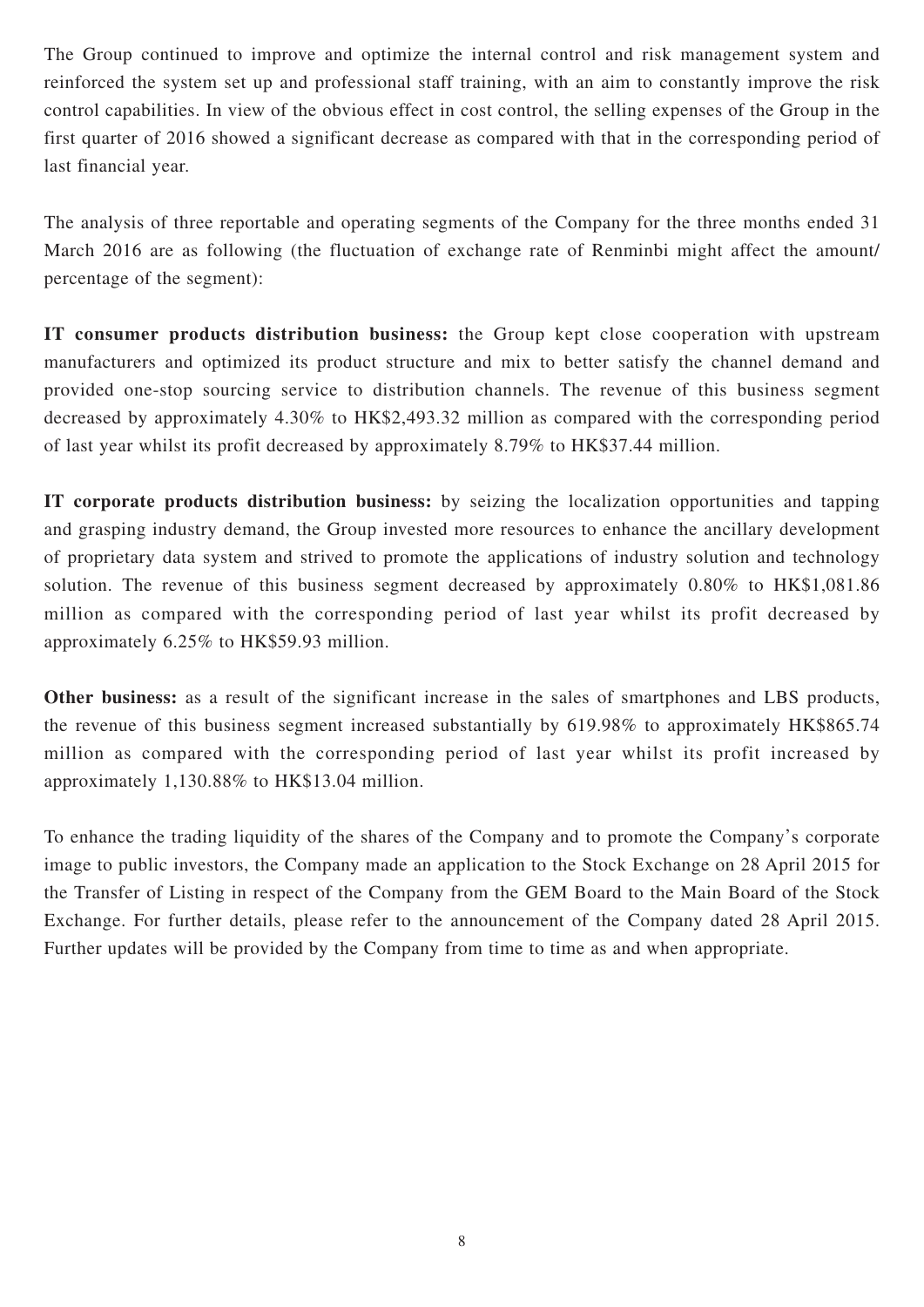In 2015, the management of CHOD reported to the Board that a former employee of CHOD had misappropriated certain assets of CHOD and the case was reported to the Hong Kong Police on 14 June 2015 (the "Incident"). The Incident had a material adverse impact on the financial position of the CHOD. An independent committee has been established to investigate the Incident. As at the date of this announcement, most claims/suits have been settled between the purported suppliers and CHOD and only negotiation with one purported supplier was still continuing but no further action has been taken by that particular supplier. For further details, please refer to the announcements of the Company dated 15 June 2015, 19 June 2015, 20 July 2015 and 19 October 2015. Further updates will be provided by the Company from time to time as and when appropriate.

On 13 April 2016, Mr. Tang Yun tendered his resignation as an executive director of the Company with effect from 13 April 2016 to devote more time to his other business commitments. For further details, please refer to the announcement of the Company dated on the even date.

## **OUTLOOK**

Despite being affected by global economic downturn and market fluctuation, the PRC economic growth in 2016 is expected to remain stable. By adhering to the operation guideline of "focusing on optimization, targeting on high efficiency, and achieving new development", the Group will continue to optimize its operation management to enhance its operational and financial efficiency. Also, the Group will be actively innovative in business models, explore new business direction, develop new business markets, and strive to achieve a development breakthrough in strategic business and accomplish better results whilst recording sound income.

# **PURCHASE, SALE AND REDEMPTION OF THE COMPANY'S LISTING SECURITIES**

During the period under review, neither the Company nor any of its subsidiaries had purchased, sold or redeemed any of the Company's listed securities.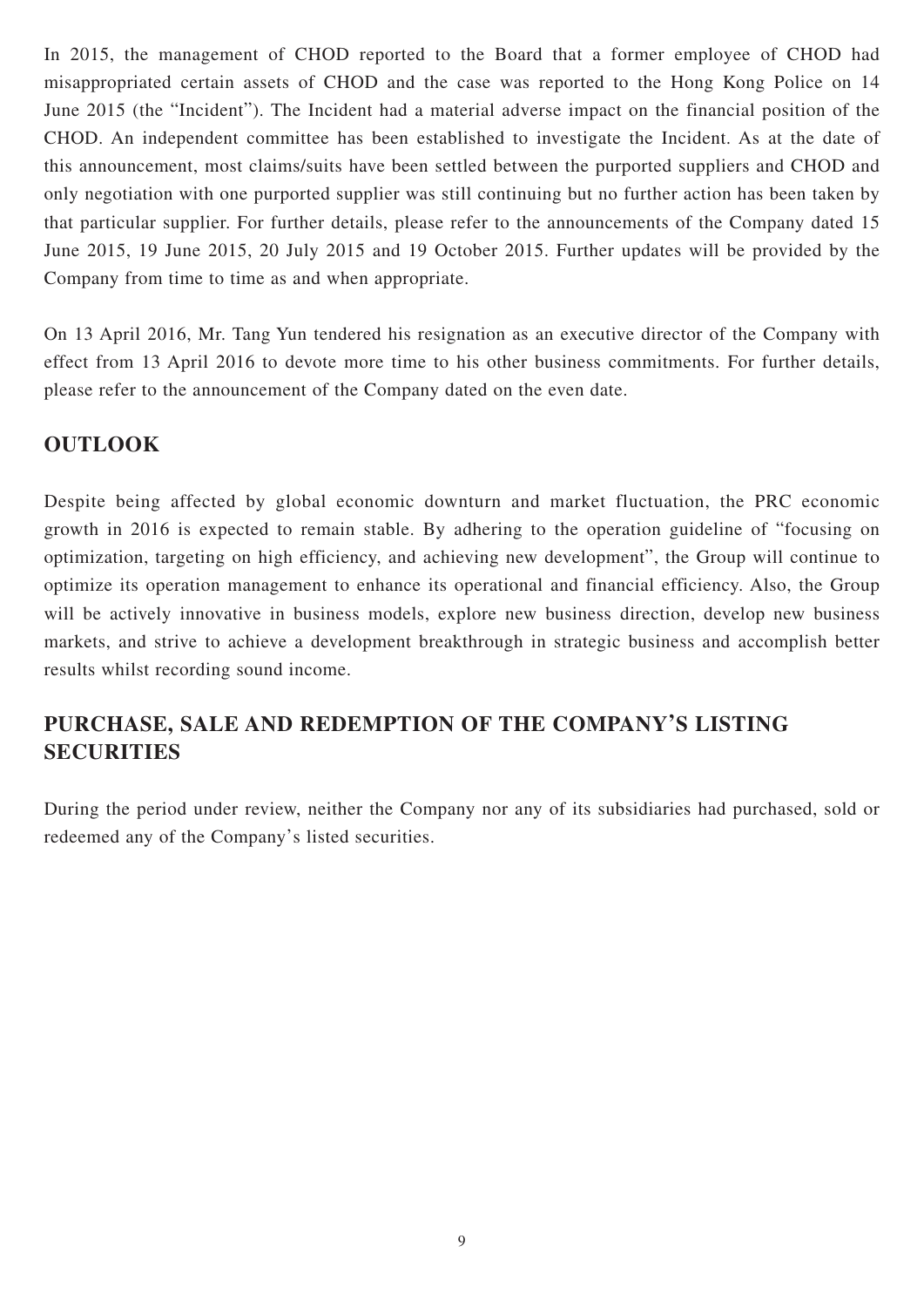## **INTERESTS OF THE DIRECTORS IN THE COMPANY**

As at 31 March 2016, the interests or short positions of the Directors and chief executives of the Company in the ordinary shares of the Company (the "Shares"), underlying Shares and debentures of the Company or any of its associated corporations (within the meaning of Part XV of the Securities and Futures Ordinance (Chapter 571 of the laws of Hong Kong) (the "SFO")) which are required (a) to be notified to the Company and the Stock Exchange pursuant to Division 7 and 8 of Part XV of the SFO (including interests or short positions which they are taken or deemed to have under such provisions of the SFO); or (b) pursuant to Section 352 of the SFO, to be recorded in the register referred to therein; or (c) have to be notified to the Company and the Stock Exchange pursuant to the required standards of dealing by directors as referred to in Rule 5.46 of the GEM Listing Rules were as follows:

|                                         |                                      | Ordinary            | <b>Number of Approximate</b><br>percentage |
|-----------------------------------------|--------------------------------------|---------------------|--------------------------------------------|
| <b>Name of Director</b>                 | Capacity                             | shares held         | of interest                                |
|                                         |                                      |                     | %                                          |
| Mr. Zhu Jianqiu ("Mr. Zhu")<br>(Note a) | Interest in a controlled corporation | $82,415,762 \; (L)$ | 5.67                                       |

Note:

(a) Mr. Zhu is the sole shareholder of the Typical Faith Limited, which in turn is holding the 82,415,762 Shares.

Save as disclosed in this paragraph, as at 31 March 2016, none of the Directors or chief executives of the Company had interests in any securities of the Company or any of its associated corporations (within the meaning of Part XV of the SFO) which are required (a) to be notified to the Company and the Stock Exchange pursuant to Divisions 7 and 8 of Part XV of the SFO (including interests or short positions which they are taken or deemed to have under such provisions of the SFO); or (b) pursuant to section 352 of the SFO, to be recorded in the register referred to therein; or (c) have to be notified to the Company and the Stock Exchange pursuant to the required standards of dealing by directors as referred to in Rule 5.46 of the GEM Listing Rules.

### **DIRECTORS' RIGHTS TO ACQUIRE SHARES OR DEBENTURES**

At no time during the period under review were rights to acquire benefits by means of the acquisition of shares in or debentures of the Company granted to any Director or their respective spouse or minor children, or were any such rights exercised by them; or was the Company, its holding company, or any of its subsidiaries a party to any arrangement to enable the directors to acquire such rights in any other body corporate. No options have been granted to the Directors up to the date of this announcement.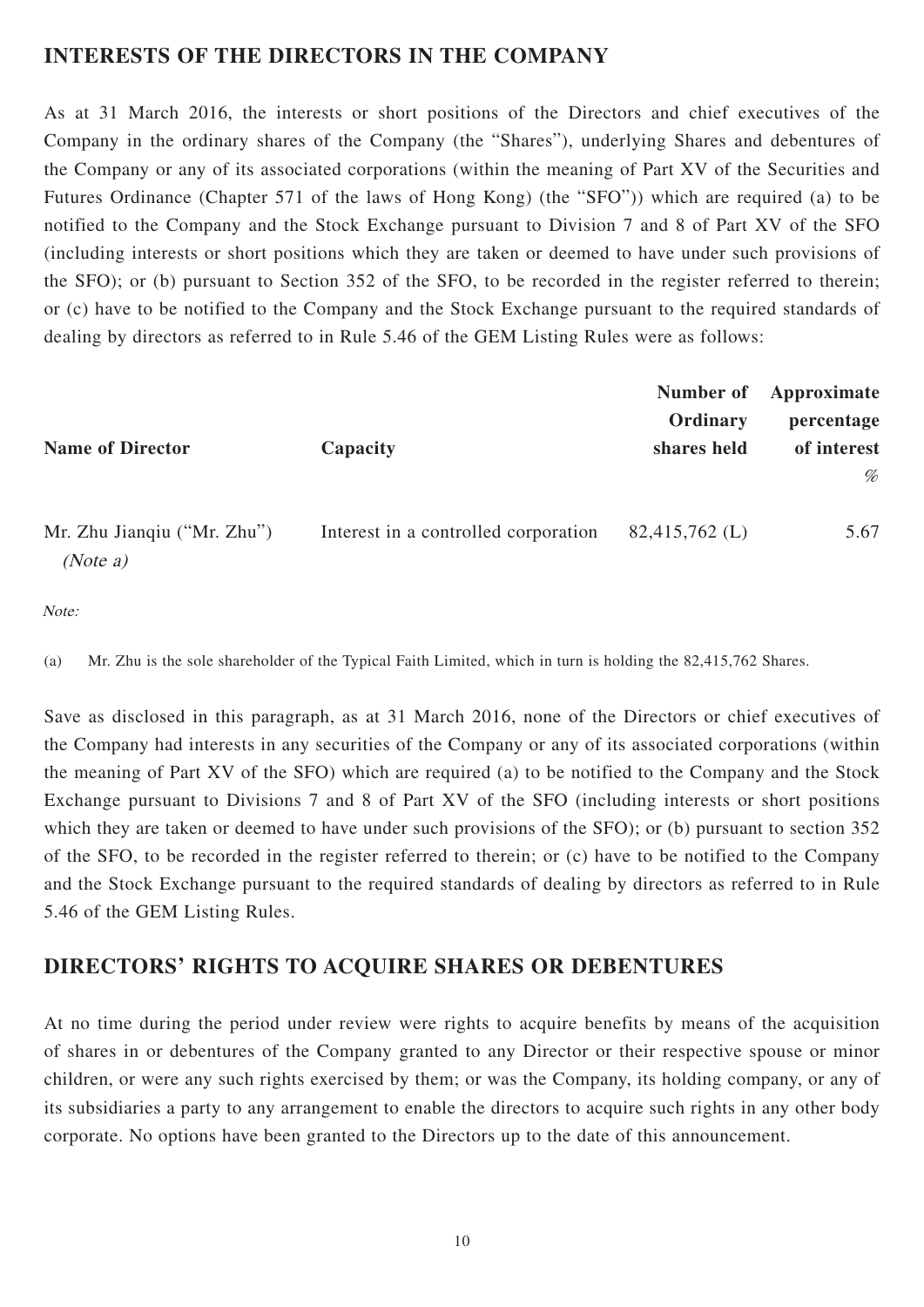## **INTERESTS OF THE SUBSTANTIAL SHAREHOLDERS IN THE COMPANY**

So far as was known to the Directors, as at 31 March 2016, the interests or short positions of the persons or companies (not being a Director or chief executive of the Company) whose interests in the Shares or underlying Shares or debentures of the Company which would fall to be disclosed or were notified to the Company and the Stock Exchange pursuant to the positions under Divisions 2 and 3 of Part XV of the SFO as recorded in the register required to be kept under section 336 of the SFO or who were directly or indirectly deemed to be interested in 5% or more of the nominal value of any class of share capital carrying rights to vote in all circumstances at general meetings of any member of the Group were as follows:

### **Long positions in Shares**

| Name of substantial shareholder                                          | Capacity                                                   | <b>Class of shares</b> | Number of shares held                                        | Approximate<br>percentage<br>of interest<br>in relevant class<br>of shares<br>(Notes a)<br>% |
|--------------------------------------------------------------------------|------------------------------------------------------------|------------------------|--------------------------------------------------------------|----------------------------------------------------------------------------------------------|
| Sichuan Changhong Electric Co, Limited<br>("Sichuan Changhong")          | Interest of controlled corporation<br>and beneficial owner | Ordinary<br>Preference | $1,008,368,000$ (L) (Note b)<br>$1,115,868,000$ (L) (Note c) | 69.32<br>100.00                                                                              |
| Changhong (Hong Kong) Trading Limited Interest of controlled corporation | and beneficial owner                                       | Ordinary<br>Preference | 913,000,000 (L) (Note d)<br>1,115,868,000 (L) (Note c)       | 62.76<br>100.00                                                                              |
| Fit Generation Holding Limited                                           | Beneficial owner                                           | Ordinary<br>Preference | 897,000,000 (L)<br>$1,115,868,000$ (L)                       | 61.66<br>100.00                                                                              |
| Sichuan Investment Management<br>Company Limited (Note e)                | Beneficial owner                                           | Ordinary               | 83,009,340 (L)                                               | 5.70                                                                                         |
| Typical Faith Limited (Note f)                                           | Beneficial owner                                           | Ordinary               | 82,415,762 (L)                                               | 5.67                                                                                         |

Notes:

- (a) The percentages are calculated based on the total number of Shares and preference shares of the Company in issue as at 31 March 2016, which were 1,454,652,000 and 1,115,868,000, respectively.
- (b) Of the 1,008,368,000 Shares held by Sichuan Changhong, 95,368,000 Shares were held directly, 16,000,000 Shares were held through its wholly-owned subsidiary, Changhong (Hong Kong) Trading Limited and 897,000,000 Shares were held through Fit Generation Holding Limited, which is wholly owned by Changhong (Hong Kong) Trading Limited.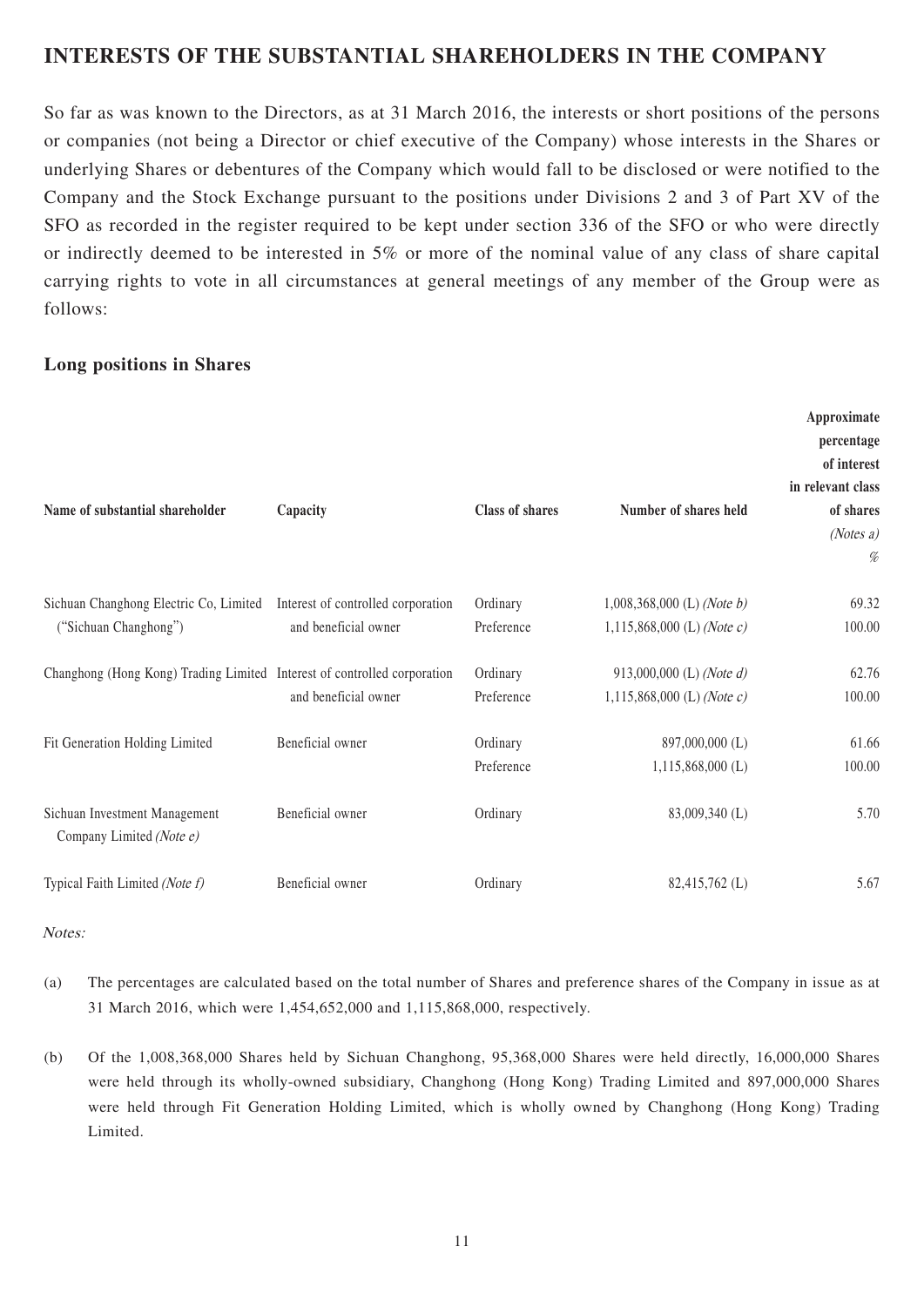- (c) 1,115,868,000 preference shares were held by Fit Generation Holding Limited, which is wholly owned by Changhong (Hong Kong) Trading Limited, which is a wholly-owned subsidiary of Sichuan Changhong.
- (d) Of the 913,000,000 Shares, 16,000,000 Shares were held directly and 897,000,000 Shares were held through Fit Generation Holding Limited.
- (e) Upon completion the acquisition of the entire issued share capital of Wide Miracle Limited on 5 June 2014, Sichuan Investment Management Company Limited ceased to be a connected person of the Company and its shareholding in the Company is counted towards public float.
- (f) Typical Faith Limited is wholly-owned by Mr. Zhu.

Save as disclosed above, as at 31 March 2016, the Directors were not aware of any other person who had an interest or short position in the Shares or underlying Shares of the Company which would fall to be disclosed under Divisions 2 and 3 of Part XV of the SFO, or who was interested in 5% or more of the nominal value of any class of share capital, or options in respect of such capital, carrying rights to vote in all circumstances at general meetings of the Company.

## **DIRECTOR'S INTEREST IN A COMPETING BUSINESS**

Sichuan Changhong is a substantial shareholder of the Company established in the PRC of which shares are listed on the Shanghai Stock Exchange. Sichuan Changhong is principally engaged in the wholesale business of consumer home electronics items under the name of "Changhong".

Save as disclosed in this paragraph, none of the Directors or the substantial shareholders of the Company (as defined in the GEM Listing Rules) had an interest in a business which competes or may compete with the business of the Group during the period under review.

# **STANDARD OF DEALINGS AND CODE OF CONDUCT FOR SECURITIES TRANSACTION BY DIRECTORS**

The Company has adopted a code of conduct regarding securities transactions by Directors (the "Code of Conduct") as set out in Rules 5.48 to 5.67 of the GEM Listing Rules as its own code of conduct for securities transactions. Having made specific enquiry of all Directors, all Directors confirmed that they had complied with the required standards set out in the Code of Conduct throughout the three months period ended 31 March 2016.